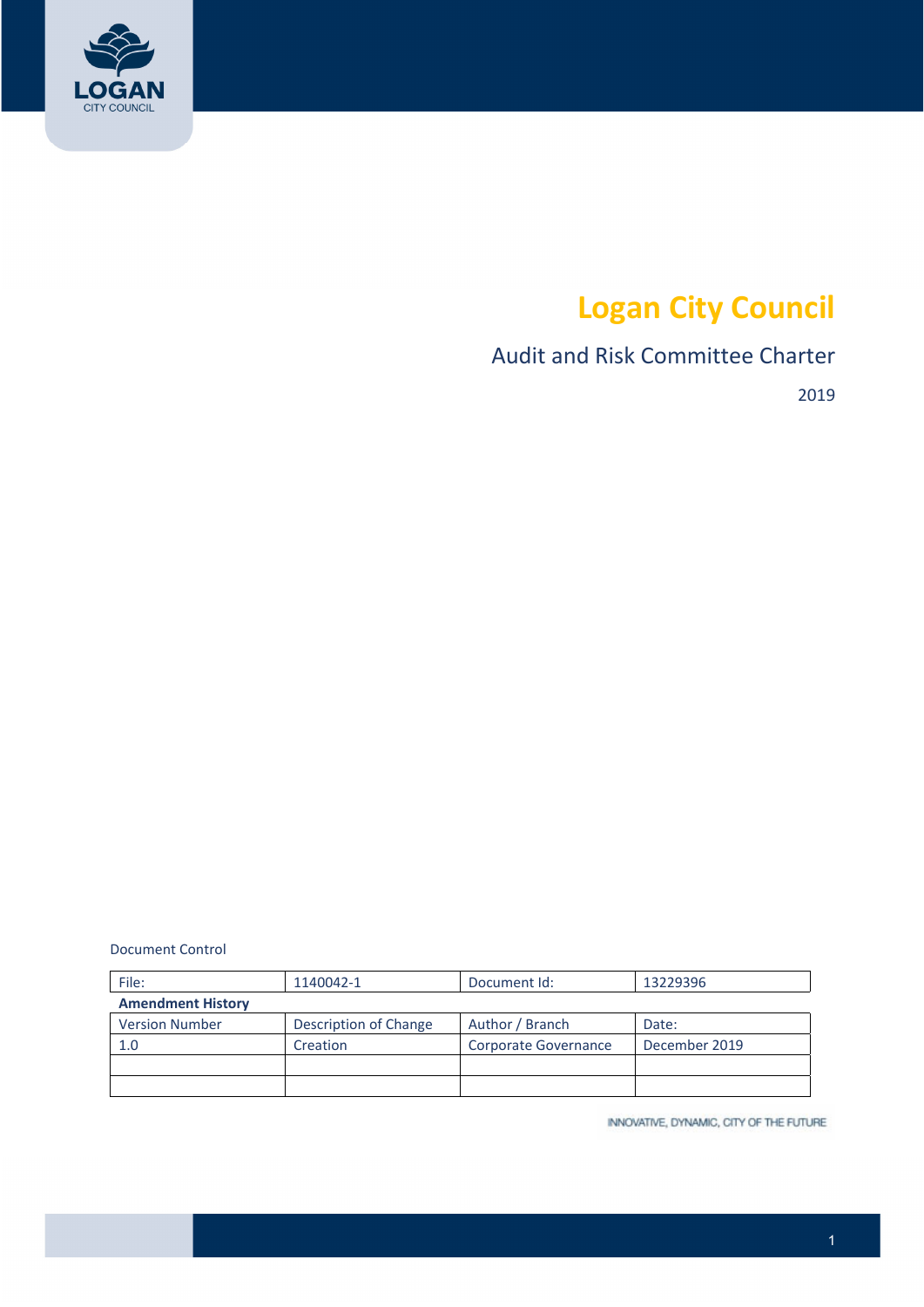### **Table of Contents**

| 1.               |  |
|------------------|--|
| 2.               |  |
| 3.               |  |
| $\overline{4}$ . |  |
| 5.               |  |
| 6.               |  |
| 7 <sub>1</sub>   |  |
| 8.               |  |
| 9.               |  |
| 10.              |  |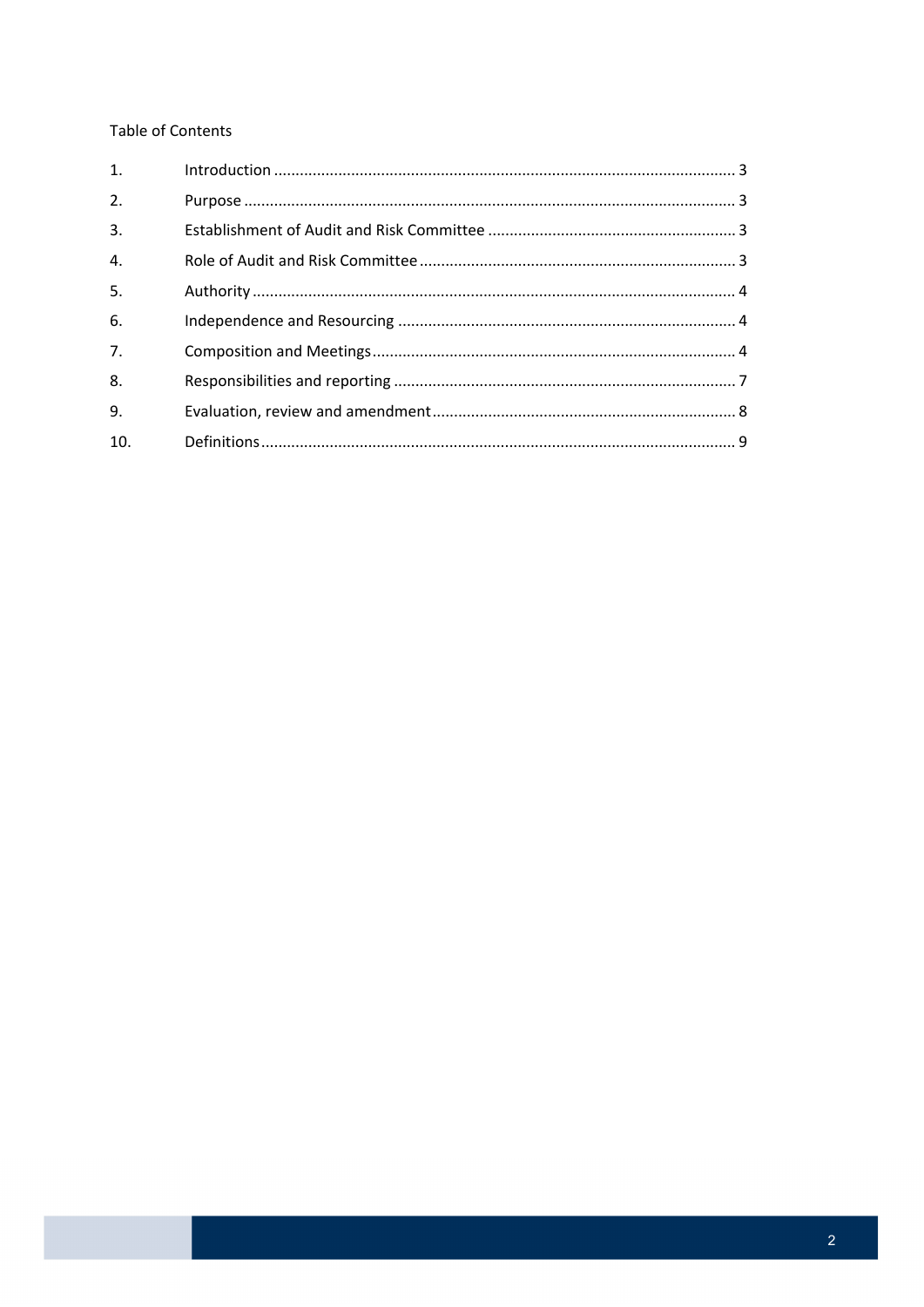# **1. Introduction**

 The *Local Government Act 2009* requires that each large local government must establish an audit committee.

## **2. Purpose**

 This Audit and Risk Committee Charter (**Charter**) sets out the objective, role, authority, membership, tenure, reporting and other requirements that apply to and govern the Audit and Risk Committee of the Logan City Council (**Committee**), in accordance with the *Local Government Act 2019* and the *Local Government Regulation 2012*.

# **3. Establishment of Audit and Risk Committee**

- **3.1** The Committee:
	- (a) is established:
		- (i) to satisfy the requirement under the *Local Government Act 2009* that each large local government must have an audit committee;
		- (ii) as an advisory committee in accordance with the *Local Government Regulation 2012*; and
	- (b) is governed by the requirements for audit committees set out in the *Local Government Act 2009* and the *Local Government Regulation 2012*.

# **4. Role of Audit and Risk Committee**

- **4.1** The *Local Government Act 2009* requires audit committees to:
	- (a) monitor and review:
		- (i) the integrity of financial documents;
		- (ii) the internal audit function;
		- (iii) the effectiveness and objectivity of the local government's internal auditors; and
	- (b) make recommendations to the local government about any matters that the Committee considers need action or improvement
- **4.2** Council's Audit and Risk Committee has the additional role of assisting the local government and the Chief Executive Officer to discharge their responsibilities by:
	- (a) Monitoring and review the risk management function and internal control systems; and
	- (b) Providing an independent and objective forum to promote transparency, accountability and ethical behaviour and culture.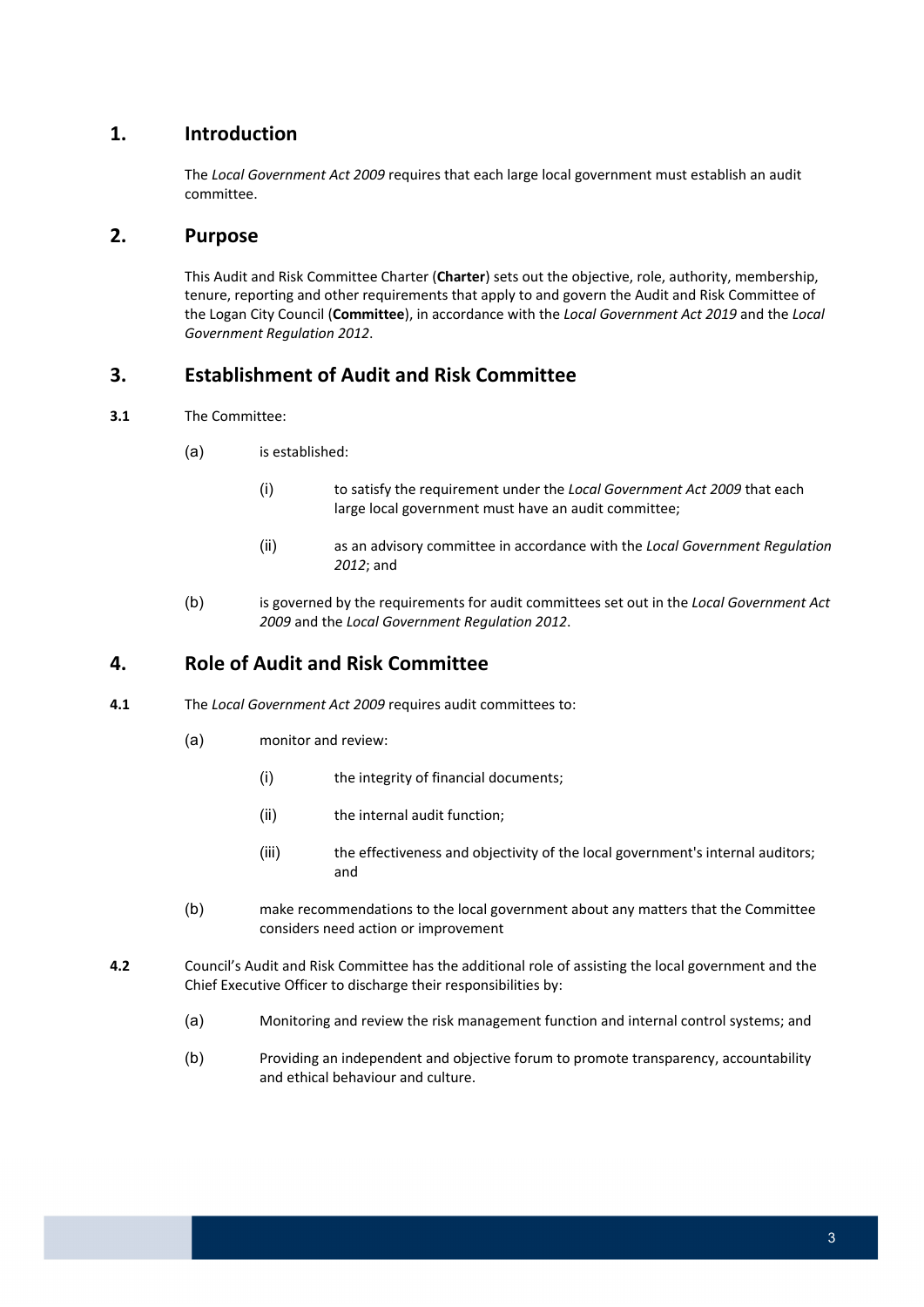# **5. Authority**

- **5.1** The Committee has authority to make recommendations to the local government, via the relevant standing committee, on matters within its scope of responsibility as outlined in this charter.
- **5.2** The Committee:
	- (a) is an advisory committee only;
	- (b) has no executive powers, delegated responsibility or management responsibilities in respect of the Logan City Council;
	- (c) in performing its monitoring, oversight, review and advisory role in accordance with this Charter, is authorised to:
		- (i) conduct or authorise investigations into matters within its scope of responsibility;
		- (ii) access information, records and Logan City Council employees for such purpose and subject to the Staff Interaction Policy and Acceptable Request Guidelines;
		- (iii) request the attendance of any Logan City Council employee, including executive staff, at committee meetings;
		- (iv) conduct meetings with Logan City Council's internal and external auditors, as necessary; and
		- (v) seek advice from external parties, as necessary.

# **6. Independence and Resourcing**

- **6.1** The Committee:
	- (a) is independent from Logan City Council's management, but must liaise closely with management and internal and external auditors to carry outs its responsibilities; and
	- (b) will receive the full support of Logan City Council and the full co-operation, involvement and support of senior management.
- **6.2** The Committee is administratively supported by the Corporate Governance Branch.

# **7. Composition and Meetings**

- **7.1** Committee Composition
	- (a) The Committee must consist of at least three (3) and no more than six (6) members, being:
		- (i) two councillors (**Councillor Members**); and
		- (ii) four persons who:
			- A. are independent from and external to Logan City Council; and
			- B. meet the minimum selection criteria set out in section 7.3(b) of this charter (**External Members**); and
		-
		- (iii) one member who has significant experience and skills in financial matters.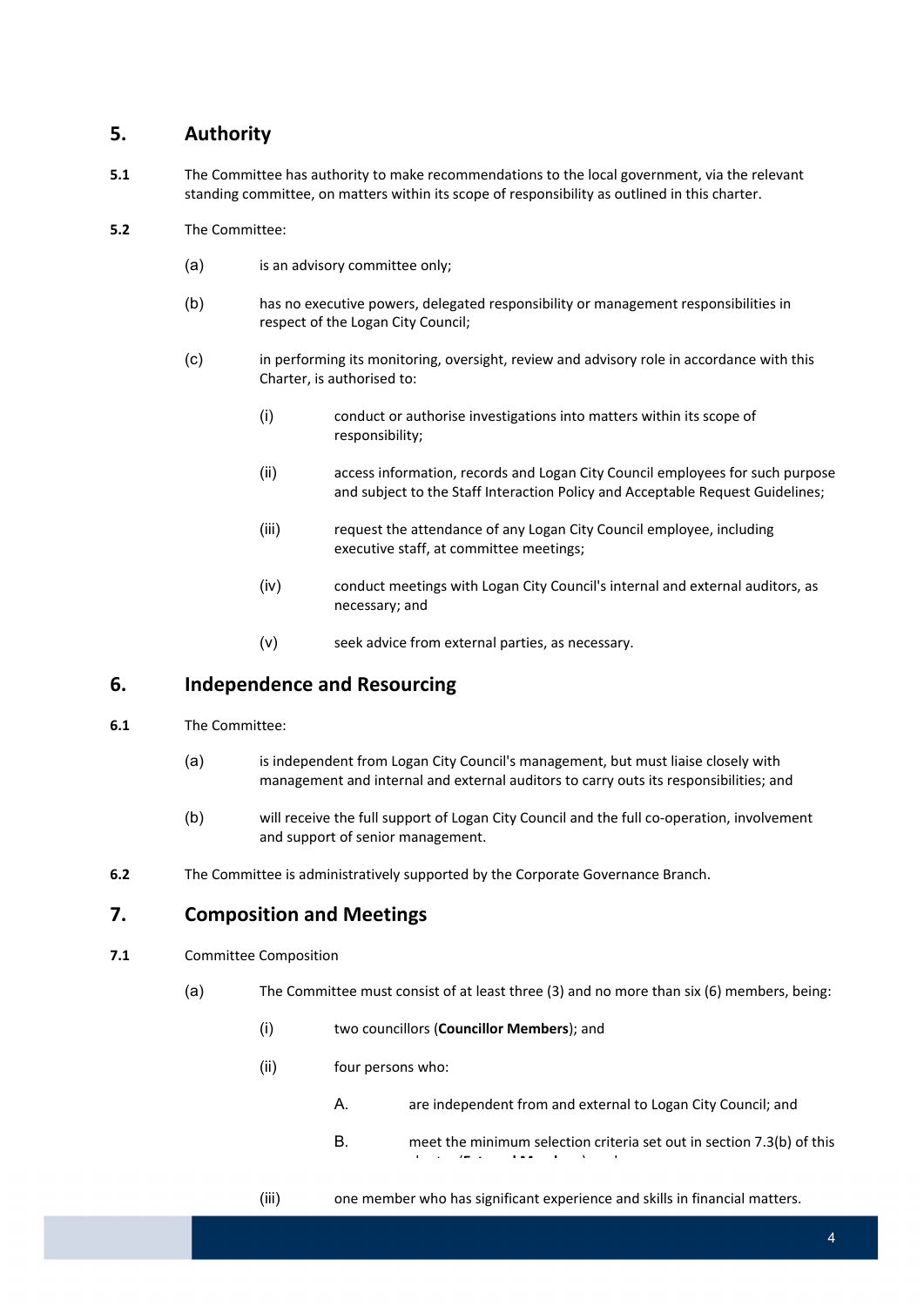- (b) To ensure the independence of the Committee, the composition of the Committee will endeavour, wherever possible, to have a majority of independent members.
- (c) The following persons may attend Committee meetings as observers, if invited by the Committee:
	- (i) a representative of Logan City Council's external auditors;
	- (ii) a representative of Logan City Council's internal auditors;
	- (iii) the Chief Executive Officer;
	- (iv) the Director of Organisational Services; and
	- (v) other Council officers as relevant.
- (d) For the avoidance of doubt, observers at a Committee meeting are not members of the committee.
- **7.2** Appointment, tenure and remuneration of Councillor Members
	- (a) The local government may, by resolution, appoint the Councillor Members in accordance with this section 7.2 of this charter.
	- (b) The local government must appoint the Councillor Members:
		- (i) generally, at the commencement of the local government term for the full Council term; or
		- (ii) if there is a vacancy during the local government term, as soon as practicable after the vacancy occurs, for the remainder of the local government term.
	- (c) Councillor Members are not entitled to remuneration on the basis that they are being remunerated in their capacity as a councillor.

#### **7.3** Appointment, tenure and remuneration of External Members

- (a) The Committee may appoint the External Members in accordance with this section 7.3 of this charter.
- (b) The Committee may only appoint a person as an External Member if they meet the following minimum selection criteria:
	- (i) demonstrated knowledge in one of more of the following areas ‐ cybersecurity, fraud, risk management, financial management, corporate governance or audit;
	- (ii) demonstrated knowledge of legislative, regulatory and industry standards applying to government agencies and/or large business enterprises and a high level of understanding of best practice internal controls, risk management and corporate governance;
	- (iii) understand complex issues and the importance of transparency, accountability and probity in a public authority;
	- (iv) experience in working in a large organisation at a senior level with demonstrated strong business acumen; and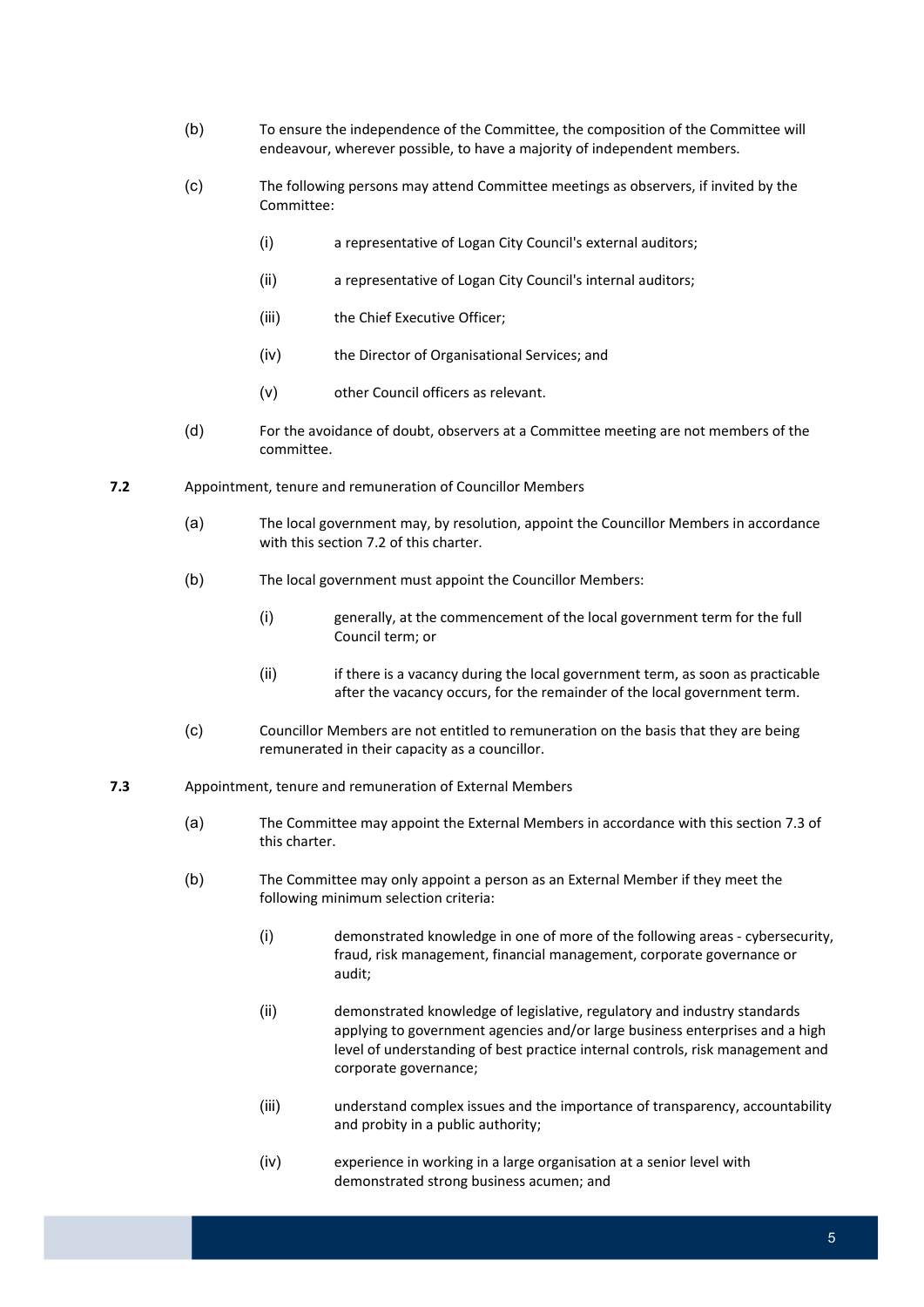- (v) have strong ethical values, sense of integrity, the ability to inquire and give direct and honest opinions to promote best practice.
- (c) Where practicable, the Committee should seek to appoint External Members:
	- (i) for a term of 2 to 4 years; and
	- (ii) on a staggered basis, to ensure continuity and succession planning.
- (d) External Members are entitled to be remunerated by Logan City Council on a per Committee meeting basis, as follows:
	- (i) for the External Member who is the Chairperson, \$2,000 (ex GST);
	- (ii) for the External Member who is the Deputy Chairperson, \$1,750 (ex GST);
	- (iii) for all other External Members, \$1,500 (ex GST);

or such other amount determined by the resolution of the local government.

- (e) The per Committee meeting remuneration amounts are compensation for both preparation and attendance at meetings of the Committee by the External Members and other ancillary meetings.
- (f) Logan City Council must set out the terms and conditions for appointment of External Members in a letter of appointment issued to the External Member.

#### **7.4** Removal of members

 The Committee may remove any Member and appoint a replacement Member in accordance with sections 7.2 and 7.3 of this charter (as applicable).

- **7.5** Appointment of Chairperson
	- (a) The Committee must appoint an External Member for each the following Committee roles:
		- (i) Chairperson; and
		- (ii) Deputy Chairperson.
	- (b) The Chairperson must preside at each meeting of the Committee.
	- (c) If the appointed Chairperson is absent or unable to preside, the Deputy Chairperson must preside.
	- (d) If both the appointed Chairperson and Deputy Chairperson are absent or unavailable to preside, a Member chosen by the Members present at the meeting must preside.

#### **7.6** Committee Meetings

- (a) The *Local Government Regulation 2012* requires audit committees to meet at least twice each financial year.
- (b) For Logan City Council, the Committee usually meets at least four times each financial year.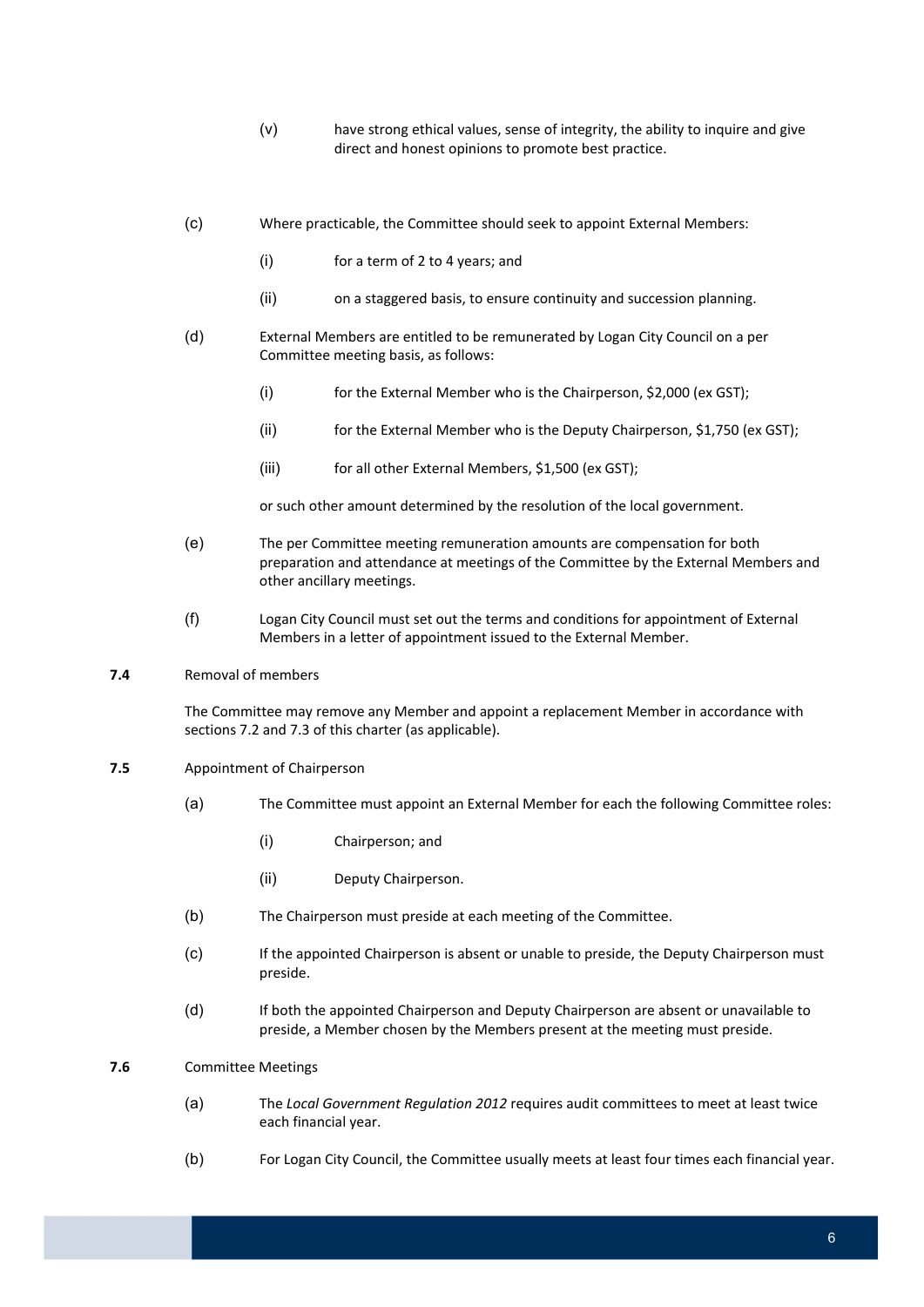- (c) Unless otherwise stated in this Charter, the provisions of the Local Government and Committee Meeting Code apply to the Committee.
- (d) To the extent of any inconsistency between:
	- (i) this Committee Charter; and
	- (ii) the Local Government and Committee Meeting Code,

this Charter prevails.

#### **7.7** Quorum

A quorum is at least half the number of members of the Committee and either:

- (a) the Chairperson has the casting vote; or
- (b) the Deputy chairperson has the casting vote in the absence of the chairperson.

# **8. Responsibilities and reporting**

#### **8.1** Responsibilities

 The Committee is directly responsible and accountable to the local government for the exercise of its monitoring, oversight and advisory role. The Committee must undertake the following activities in discharge of its roles and responsibilities:

#### (a) **Internal Audit**

- (i) Assist Logan City Council's management and internal audit providers with the development, monitoring and review of the internal audit plan;
- (ii) Monitor and review the internal audit progress report, including the recommendations in the report and the actions to which the recommendations relate;
- (iii) Review the effective and efficient operation of the internal audit functions.

#### (b) **External Audit**

- (i) Review the auditor‐general's audit report and auditor‐general's observation report about the local government's financial statements for the preceding financial year;
- (ii) Review the effective and efficient operation of the external audit function.

#### (c) **Financial Management**

 (i) Providing an independent review of the financial statements to ensure the integrity and transparency of the financial reporting process prior to the statements being certified and given to the auditor‐general.

#### (d) **Coronial Reports**

(i) Monitor the implementation of recommendations received from the State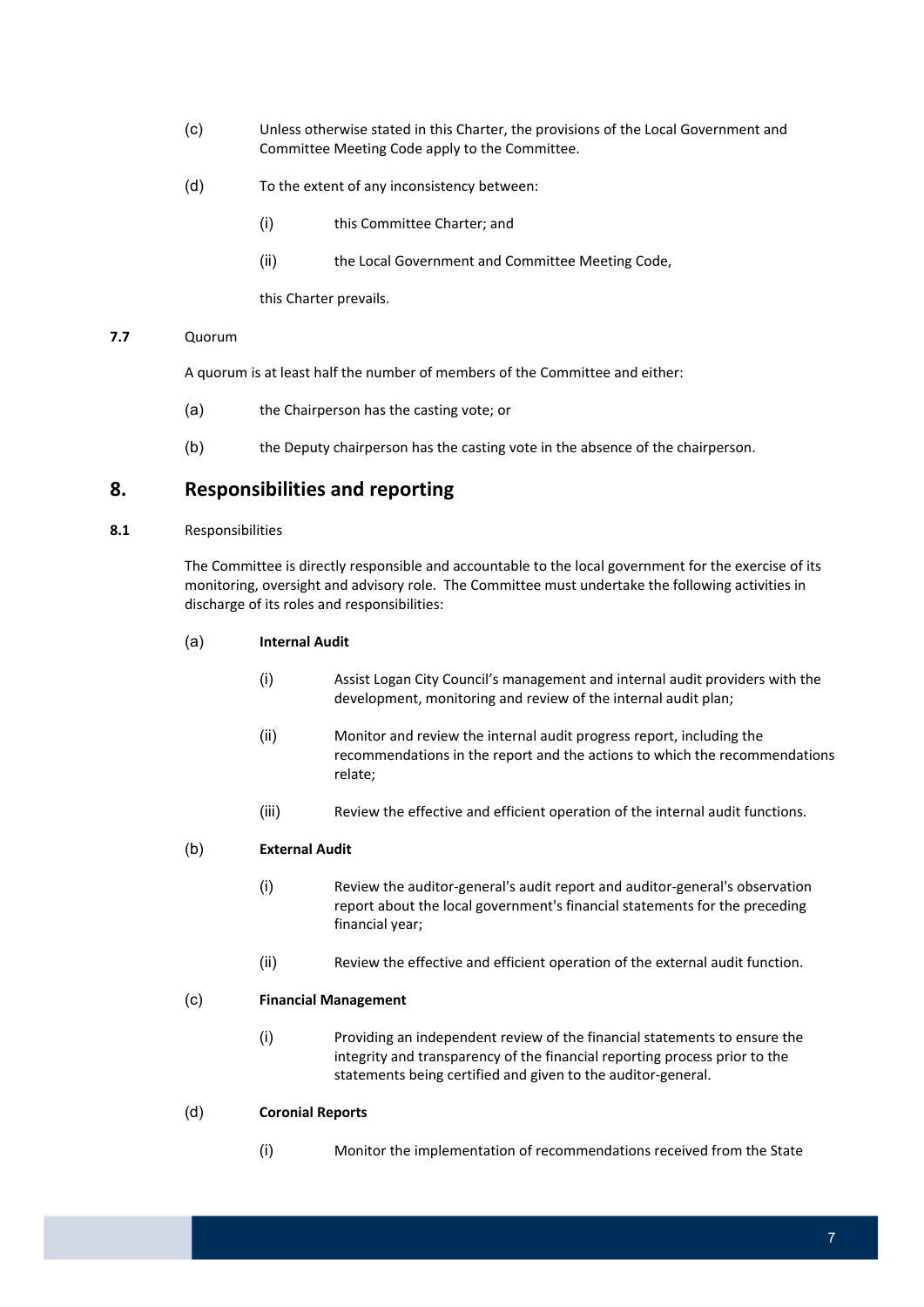#### (e) **Risk Management**

- (i) Monitor whether management has in place a current and comprehensive enterprise risk management framework and associated procedures for effective identification, assessment, management and reporting of key business and financial risks.
- (ii) Determine whether a sound and effective approach has been followed in establishing business continuity planning and disaster management arrangements, including whether business continuity and disaster recovery plans have been periodically updated and tested.
- (iii) Monitor whether management has in place a current cyber security control strategy.
- (iv) Monitor and review Logan City Council's internal control framework.

#### (f) **Continuous Improvement**

 (i) Consider opportunities which have been identified to improve the efficiency and effectiveness of the Council's operations.

#### (g) **Legislative requirements**

(i) Monitor and review Logan City Council's legislative compliance framework.

#### **8.2** Reporting

 As soon as practicable after each Committee meeting, the Committee must submit a written report to the local government about:

- (a) the matters reviewed at the Committee meeting; and
- (b) the Committee's recommendations about the matters.

# **9. Evaluation, review and amendment**

- **9.1** Evaluation of Committee Activities
	- (a) The Committee must undertake an annual self‐assessment of its performance for the previous twelve months no later than September each year.
	- (b) The Committee will provide a report of the annual review outcomes to the local government.
	- (c) At least once every 3 years, the Committee will arrange for a formal self‐assessment of its operations and activities.
	- (d) The Chairperson will provide each individual Member with feedback on that person's contribution to the Committee's activities at least once during each Member's term of office. This assessment will include a review of the training needs of the Member.

#### **9.2** Review of this Charter

(a) The Committee must review this Charter annually to ensure it remains consistent with the